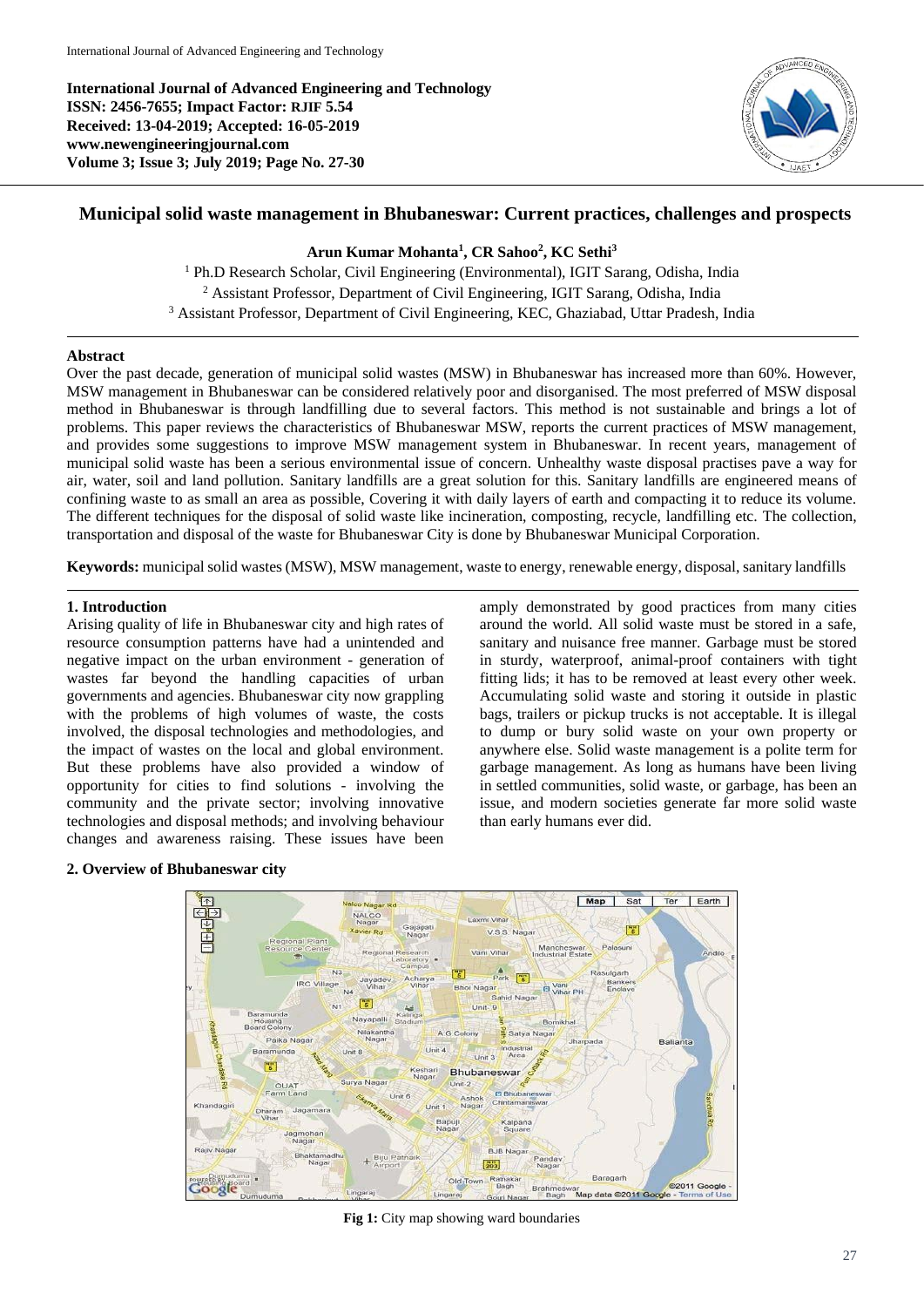Bhubaneswar is is the capital of the state of Odisha in India. The city is centered on latitude 230 15' 20" North and longitude 850 5' 30" East,

## **3. Functional Elements of Waste Management in Bhubaneswar City**

- 1. Waste Reduction
- 2. Waste Generation

### **Material Cycle Producing Waste**

- 3. Reuse
- 4. On-site handling (treatment), storage and processing (near to the location of the generation);
- 5. Collection
- 6. Transfer and transport
- 7. Processing and recovery;
- 8. Disposal.



**Fig 2**

#### **4. Municipal solid waste management of Bhubaneswar**

To analyze the physical and chemical composition of wastes in Bhubaneswar city, wastes generated from different sources, such as, different income-groups, commercial waste, waste from industries, waste from vegetable markets, collection depots and disposal site have been considered. It has also been observed that the average density of municipal wastes in the city based on test results is found to be 480

kg/m3 & 600 kg/m3 wet & dry weather respectively. This average density is close to that in other Indian cities of comparable size whose average waste density is 425 kg/m3 (MOUDPA, 2000). However the possible reasons of variation in density of wastes might be due to the small sample size, and secondly due to the higher amount of cow dung, wet waste and inert materials in the containers at the time of sampling.



**Fig 3:** Diagram of Waste Management Hierarchy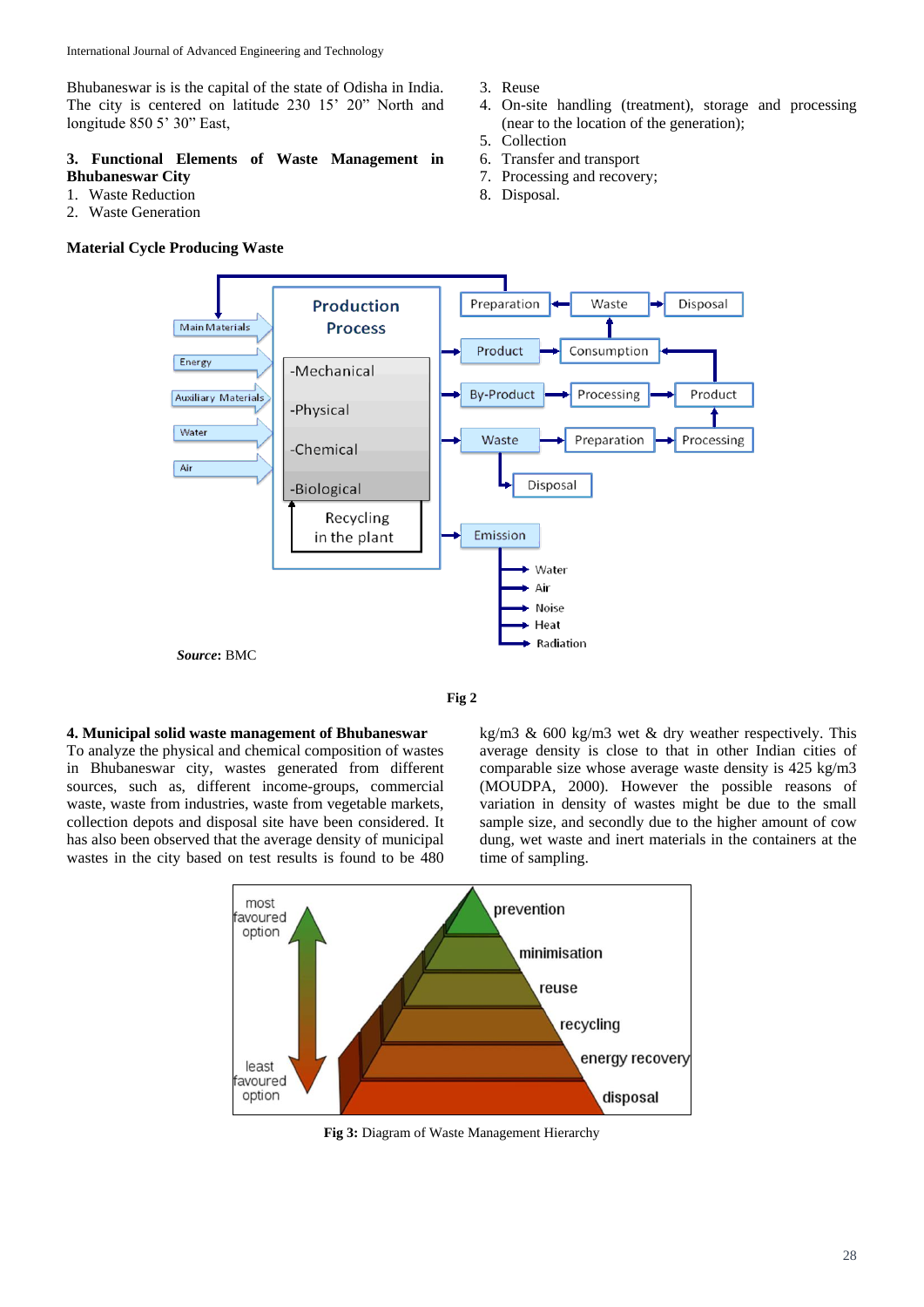| <b>S. No.</b>     | <b>Sources</b>                                             | <b>Types of waste</b>                                  |  |  |
|-------------------|------------------------------------------------------------|--------------------------------------------------------|--|--|
|                   | Households and institutions plastics, glass, metals, inert | Mostly organic with some materials and hazardous waste |  |  |
|                   | Schools and colleges                                       | Mostly papers                                          |  |  |
| $\mathbf{\Omega}$ | Vegetable/fruit markets,                                   | Mostly organic restaurants, etc.                       |  |  |
|                   | Commercial centers                                         | Mostly paper and plastics                              |  |  |
|                   | Healthcare facilities                                      | Infectious and non-infectious waste                    |  |  |
| 6                 | Industries                                                 | Leather wastes, metals, lastics, etc.                  |  |  |
| −                 | Slaughterhouses                                            | Bones, blood, intestines, carcasses, etc.              |  |  |
| 8                 | Animal husbandry and diaries                               | Dung and used straw, kanaa used to feed pigs)          |  |  |

**Table 1:** Generators of waste and types of waste

| <b>Table 2:</b> Source wise chemical composition of MSW |  |  |  |
|---------------------------------------------------------|--|--|--|
|---------------------------------------------------------|--|--|--|

|                    | pH   | C <b>onductivitv</b> l<br>$(dsm-1)$ | <b>Available</b><br>Nitrogen in $\%$ | Available Phosphorus   Available Potash  <br>in $\%$ | $in\%$ | <b>Moisture</b><br>$%$ by weight | $\frac{0}{0}$ | Volatile % Of Organic C/N<br>Carbon | Ratio |
|--------------------|------|-------------------------------------|--------------------------------------|------------------------------------------------------|--------|----------------------------------|---------------|-------------------------------------|-------|
| Industrial         | 6.61 | 0.93                                | 0.117                                | 0.009                                                | 0.064  | 25.79                            | 5.22          | 3.34                                | 28.66 |
| Commercial [6.66]  |      | .02                                 | 0.144                                | 0.008                                                | 0.059  | 38.43                            | 5.22          | 3.34                                | 28.66 |
| Institutional 6.73 |      | . 10                                | 0.124                                | 0.007                                                | 0.039  | 36.02                            | 5.88          | 3.478                               | 27.99 |
| Residential        | 6.68 | . 09                                | 0.143                                | 0.006                                                | 0.067  | 37.76                            | 6.68          | 2.45                                | 18.30 |

#### **Municipal Solid Waste: A Typical Ultimate Analysis**

**Table 3**

| <b>Element</b> | Range (%dry weight) |
|----------------|---------------------|
| Carbon         | $25 - 30$           |
| Hydrogen       | $2.5 - 6.0$         |
| Oxygen         | $15-30$             |
| Nitrogen       | $0.25 - 1.2$        |
| Sulphur        | $0.02 - 0.12$       |
| Ash            | $12 - 30$           |

Raising awareness about a city's municipal solid waste management activities and the benefits of proper solid waste management can result in increases in:

- Use of city waste collection services by the public and private sectors.
- Funding for waste management from local elected officials.

#### **5. Biomedical waste overview**

Biomedical wastes (BMW) are potentially hazardous and the environmental impacts of biomedical wastes are interdependent and cumulative. Surveys carried out by various agencies show that healthcare establishments in India are not giving due attention to their waste management. Since notification by the Biomedical Waste (Management and Handling) Rules in 1998 (CPHEEO, 2000), these establishments are slowly streamlining the process of waste segregation, collection, treatment, and disposal. There are 141 healthcare clinics in operation within the city. Many of the larger hospitals have either installed primary treatment facilities or are in the process of doing so. Solid waste from the hospitals consists of human anatomical wastes, microbiological wastes, animal wastes along with bandages, linens and other infectious waste (30– 35%), plastics  $(7-10)$ %, disposable syringes  $(0.3-0.5)$ %, glass (3–5%), and other general wastes including food waste (40–45%) (Patil and Shekdar, 2001). It is estimated that about 0.33 x 106 t of biomedical wastes are generated annually in India. At Bhubaneswar, the generation ranges from 1 to 1.4 kg of BMW per bed per day, and in district hospitals, it is around 0.4 kg of BMW per bed per day (OPCB, 2006).Previously, BMC collected waste from those BMW generators and disposed of it along with municipal solid waste. Now, a private entrepreneur, M/s. Sani Clean

Pvt. Ltd. has established a common incinerator at Tangiapada, Khurda in 2001, with a capacity to treat 3 tons of BMW in 8h. However, it is currently running below capacity

#### **6. Effects of Solid Waste Pollution**

Municipal solid wastes heap up on the roads due to improper disposal system. People clean their own houses and litter their immediate surroundings which affects the community including themselves. This type of dumping allows biodegradable materials to decompose under uncontrolled and unhygienic conditions. This produces foul smell and breeds various types of insects and infectious organisms besides spoiling the aesthetics of the site. Industrial solid wastes are sources of toxic metals and hazardous wastes, which may spread on land and can cause changes in physicochemical and biological characteristics thereby affecting productivity of soils. Toxic substances may leach or percolate to contaminate the ground water. In refuse mixing, the hazardous wastes are mixed with garbage and other combustible wastes. This makes segregation and disposal all the more difficult and risky. Various types of wastes like cans, pesticides, cleaning solvents, batteries (zinc, lead or mercury), radioactive materials, plastics and ewaste are mixed up with paper, scraps and other non-toxic materials which could be recycled. Burning of some of these materials produces dioxins, furans and polychlorinated biphenyls, which have the potential to cause various types of ailments including cancer.

#### **7. Limitations and Concerns**

The technology requires drying of soil prior to treatment. Limited performance data are available for systems treating hazardous wastes containing polychlorinated biphenyls (PCBs), dioxins, and other organics. There is concern that systems that destroy chlorinated organic molecules by heat have the potential to create products of incomplete combustion, including dioxins and furans. These compounds are extremely toxic in the parts per trillion ranges. The MSO process reportedly does not produce dioxins and furans. The molten salt is usually recycled in the reactor chamber. However, depending on the waste treated (especially inorganics) and the amount of ash, spent molten salt may be hazardous and require special care in disposal.